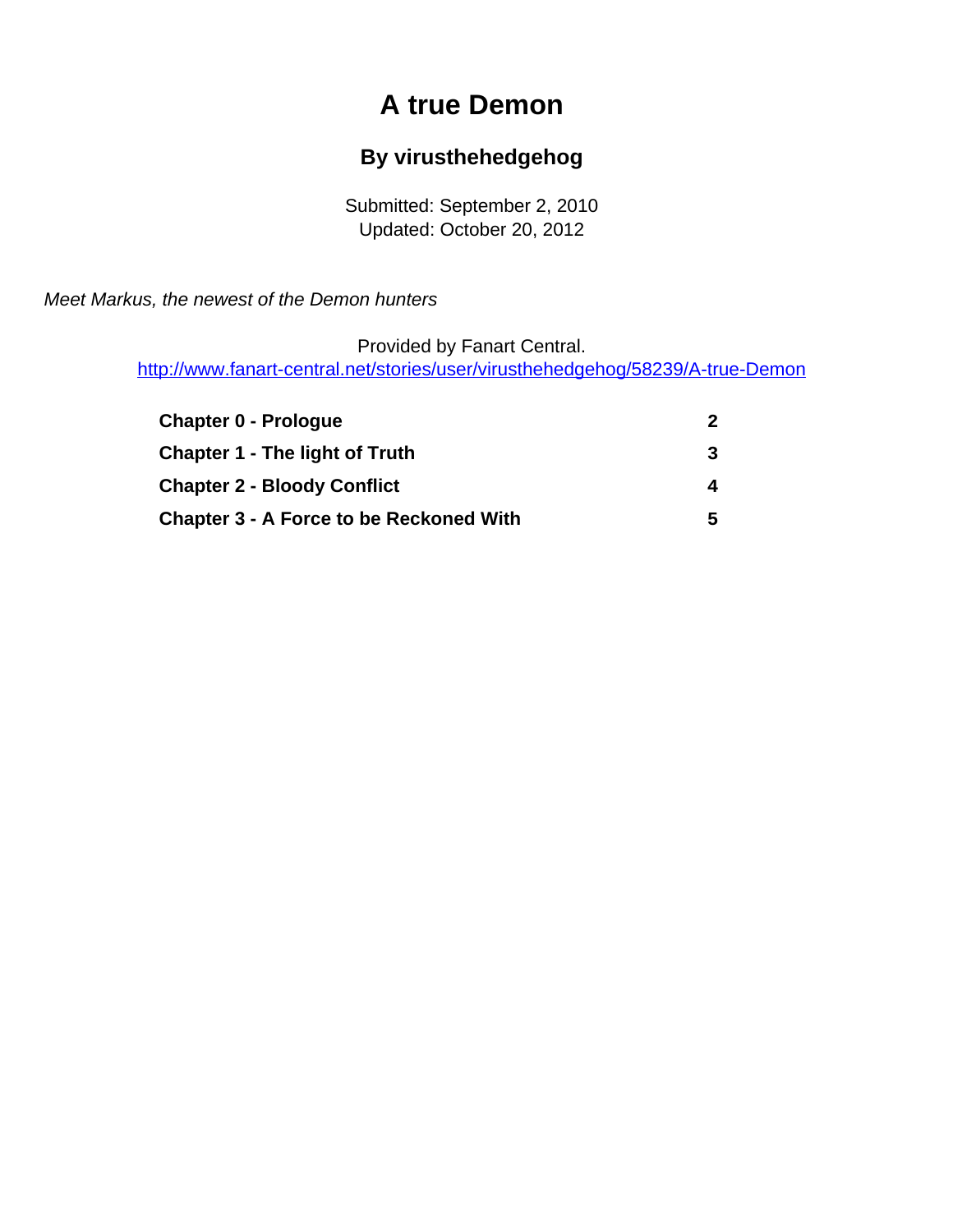#### **0 - Prologue**

<span id="page-1-0"></span>So here we are a rooftop in L.A, a city where Demons plague the streets and dreams of the Citizens. Or so they say, today was quiet until........ it happened

A dark figure is seen stood atop the roof top waring a cloak or at least that's what the sihllouete suggests a ring of light appears behind the figure and multiple dark shapes form and jump from within.

Meanwhile, in a dingy bar in downtown L.A

Markus: hey sweetness give me an ice cold one.

Barmaid: sure thing honey just bear with me a moment.

Markus A black haired young man of around 18, a renowned demon hunter to the Demon realm and one of the few who believes they exist. Also know as the dark Paladin to the vast Demon hordes, his piercing grey eyes have been said to stare so deep into a soul that even a Devil may cry. very similar to Dante and Nero in the fact that he is not entirely human, hence the grey eyes. other than the facial build, Markus is clothed in the simple jeans and trench-coat get-up associated with Devil hunters, but this time it's different. He acquired the nickname Dark Paladin due to his liking for Black clothing. And well the Barmaid isn't just a barmaid, her name is Lisa, she too is a demon hunter, working alongside Markus they have started their own branch of Devil may Cry on the orders of Dante himself.

Back on the roof top

Dark figure: go my minions, bring me the Hunter.

So ends the prologue the Demon Hunter has become the hunted, Big surprise there eh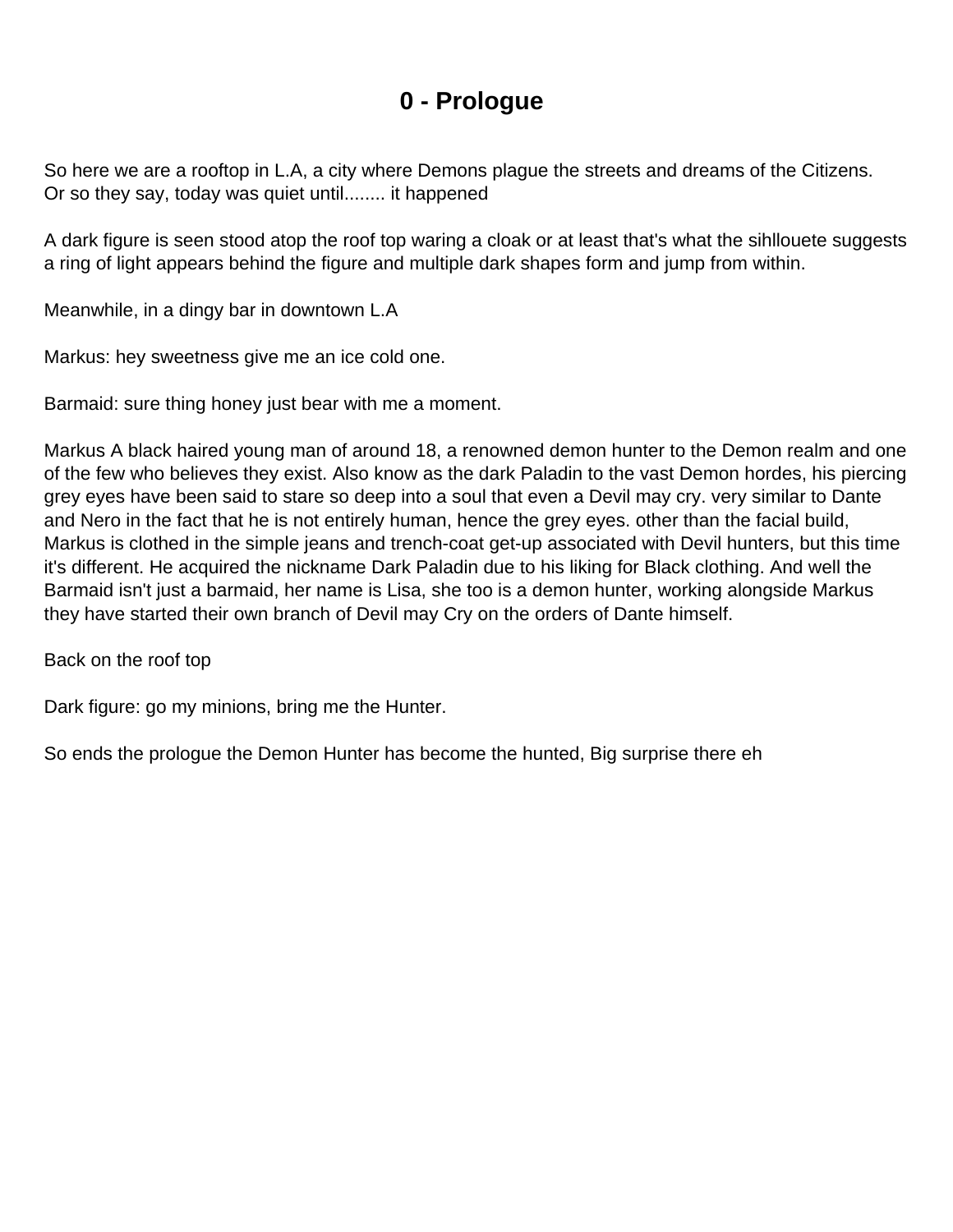## **1 - The light of Truth**

<span id="page-2-0"></span>Back at the bar.

Markus: hey, where's that beer, i'm gagging over here

Lisa: Sorry Markus, but unless you've forgotten i'm bringing in the wages and i'm the only one at work today.

Markus: Sorry babe \*leans in for a kiss\*

Lisa returns the kiss and returns to work sliding a pint glass down the bar towards Markus.

Outside the bar.

The shadows that ejaculated from the portal have gathered out side the establishment, clearly these beings are Demons. The demons then approach the bar wielding Scythes and sickles.

Back inside.

Markus: Lisa, somethings not right, not sure what but something isn't right round here tonight.

Lisa: i know i feel it too honey.

The Demons now charge through the door, Markus stands and turns Drawing his twin custom 9mm pistols Ruby and Saphire, loosing off three rounds, allowing lisa to grab her signiature weapons.

Using the combined efforts of Markus' Twin pistols and Lisa's .45 magnum auto rifle, the Demon hunters manage to evict thier foes fromt eh bar and onto the street, giving Markus the room he needs for the 'Blood edge' to become useful, drawing the sword from the leather scabbard on his back he cut down his enemies as Lisa ran back to the 'shop'.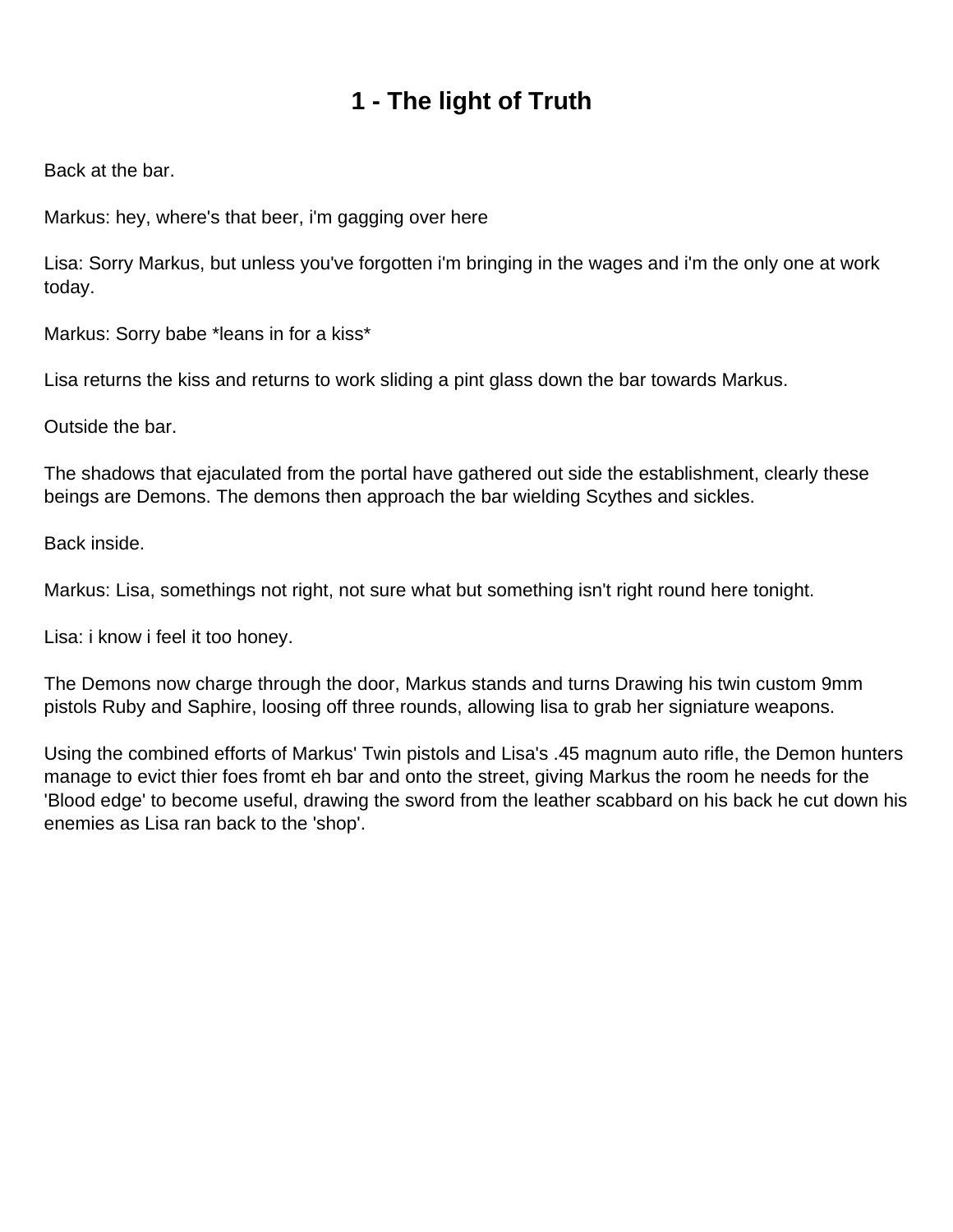## **2 - Bloody Conflict**

<span id="page-3-0"></span>Markus, continues to cut his way through the horde, but whilst he cuts through the demon's, he doesn't notice a handfull of his foes re-enter the bar.

Back at Devil May Cry.

Lisa ran through the door, her Rifle across her back, sprinting across the room she vaults the table and opens the door leadin out back. a few moments later she descends the steps into the basement, viewing the weapons racks intently, grabbing a bag she filled it with weapons of all kinds, from throwing knives to longswords, from pistols to shotguns and automatic weapons. turning to leave the basement, a crash caused her to look up.

Back at the Bar.

Markus turned as screams emitted from the bar.

"Great, just bloody typical" He cursed.

Sprinting into the bar, cutting his way through, Markus roled as he put his sword away and drew his pistols, loosing off three shots from each dropping foes on all sides. But an explosion threw him back out of the door, Standing up, still firing to create himself a shield of flying hot-lead, Markus strode back towards the Bar, his hail of bullets interupted by a flash of steel heading for his neck, Markus ducked and looked up to see a larger figure in black armor stained with Blood, a cloak encased the rest of the figure.

"MARKUSSSSSSSSSSSS" the figure hissed

The figure raised it's sword again, to deliver the coup de grace, then shook and stepped back slowly as Lisa appeared hovering off of the floor slightly, her demon side taking over, the .45 shouldered and spitting lead death in all directions, demons fell all around the pair and the Figure was backed into the bar slowly.

Markus stood and added to the firepower, dropping more and more demons.

"Markus, Activate, now" Lisa called from above.

Markus nodded and closed his eyes briefly, when he openned them again they shone a deep red colour, his trench-coat flared upwards as two black wings burst from his back

"MY TURN" Markus shouted.

Markus walked forwards again, his arms outstretched with his hands open, fire gushing from his hands, which then sputtered and started flaring out in rapid darts of flame simulating his gunfire.

(WILL MARKUS AND LISA DESTROY THIER ADVERSARIES, FIND OUT IN THE NEXT CHAPTER)